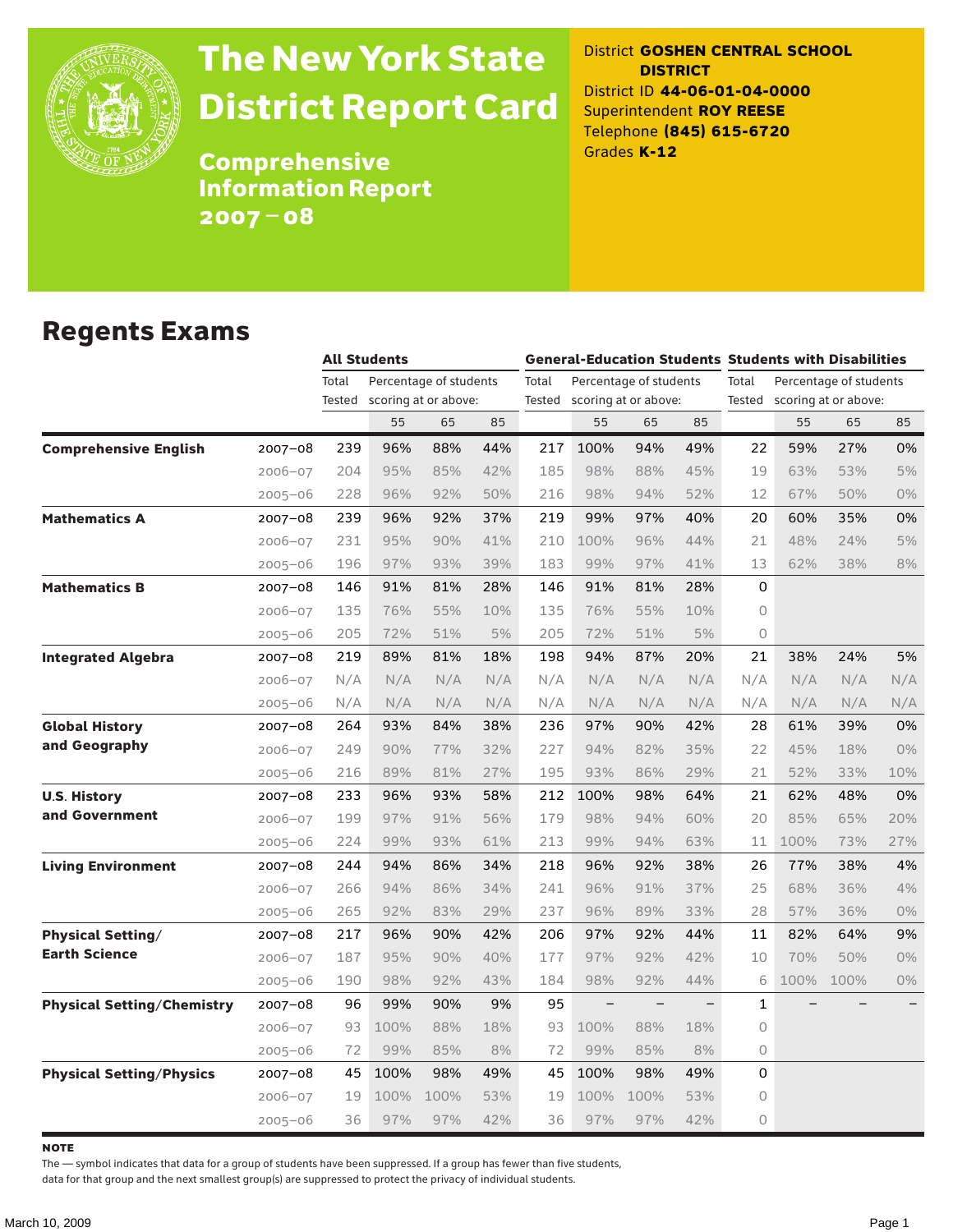#### Regents Exams

|                              |             |                 | <b>All Students</b>  |                        |      |       | <b>General-Education Students Students with Disabilities</b> |      |      |          |                                                       |    |    |  |
|------------------------------|-------------|-----------------|----------------------|------------------------|------|-------|--------------------------------------------------------------|------|------|----------|-------------------------------------------------------|----|----|--|
|                              |             | Total<br>Tested | scoring at or above: | Percentage of students |      | Total | Percentage of students<br>Tested scoring at or above:        |      |      | Total    | Percentage of students<br>Tested scoring at or above: |    |    |  |
|                              |             |                 | 55                   | 65                     | 85   |       | 55                                                           | 65   | 85   |          | 55                                                    | 65 | 85 |  |
| <b>Comprehensive French</b>  | $2007 - 08$ | 58              | 100%                 | 98%                    | 72%  | 57    |                                                              |      |      | 1        |                                                       |    |    |  |
|                              | $2006 - 07$ | 45              | 100%                 | 98%                    | 69%  | 45    | 100%                                                         | 98%  | 69%  | $\Omega$ |                                                       |    |    |  |
|                              | $2005 - 06$ | 41              | 100%                 | 98%                    | 51%  | 40    |                                                              |      |      | 1        |                                                       |    |    |  |
| <b>Comprehensive German</b>  | $2007 - 08$ | 0               |                      |                        |      | 0     |                                                              |      |      | 0        |                                                       |    |    |  |
|                              | $2006 - 07$ | 0               |                      |                        |      | 0     |                                                              |      |      | 0        |                                                       |    |    |  |
|                              | $2005 - 06$ | 0               |                      |                        |      | 0     |                                                              |      |      | $\circ$  |                                                       |    |    |  |
| <b>Comprehensive Hebrew</b>  | $2007 - 08$ | 0               |                      |                        |      | 0     |                                                              |      |      | $\Omega$ |                                                       |    |    |  |
|                              | $2006 - 07$ | 0               |                      |                        |      | 0     |                                                              |      |      | $\Omega$ |                                                       |    |    |  |
|                              | $2005 - 06$ | 0               |                      |                        |      | 0     |                                                              |      |      | 0        |                                                       |    |    |  |
| <b>Comprehensive Italian</b> | $2007 - 08$ | 0               |                      |                        |      | 0     |                                                              |      |      | 0        |                                                       |    |    |  |
|                              | $2006 - 07$ | 0               |                      |                        |      | 0     |                                                              |      |      | $\Omega$ |                                                       |    |    |  |
|                              | $2005 - 06$ | 0               |                      |                        |      | 0     |                                                              |      |      | 0        |                                                       |    |    |  |
| <b>Comprehensive Latin</b>   | $2007 - 08$ | 4               |                      |                        |      | 4     |                                                              |      |      | 0        |                                                       |    |    |  |
|                              | $2006 - 07$ | 5               | 100%                 | 100%                   | 100% | 5     | 100%                                                         | 100% | 100% | $\Omega$ |                                                       |    |    |  |
|                              | $2005 - 06$ | 4               |                      |                        |      | 4     |                                                              |      |      | 0        |                                                       |    |    |  |
| <b>Comprehensive Spanish</b> | $2007 - 08$ | 92              | 98%                  | 96%                    | 67%  | 92    | 98%                                                          | 96%  | 67%  | $\Omega$ |                                                       |    |    |  |
|                              | $2006 - 07$ | 106             | 99%                  | 97%                    | 60%  | 106   | 99%                                                          | 97%  | 60%  | 0        |                                                       |    |    |  |
|                              | $2005 - 06$ | 106             | 98%                  | 92%                    | 37%  | 106   | 98%                                                          | 92%  | 37%  | $\circ$  |                                                       |    |    |  |

#### **NOTE**

The — symbol indicates that data for a group of students have been suppressed. If a group has fewer than five students,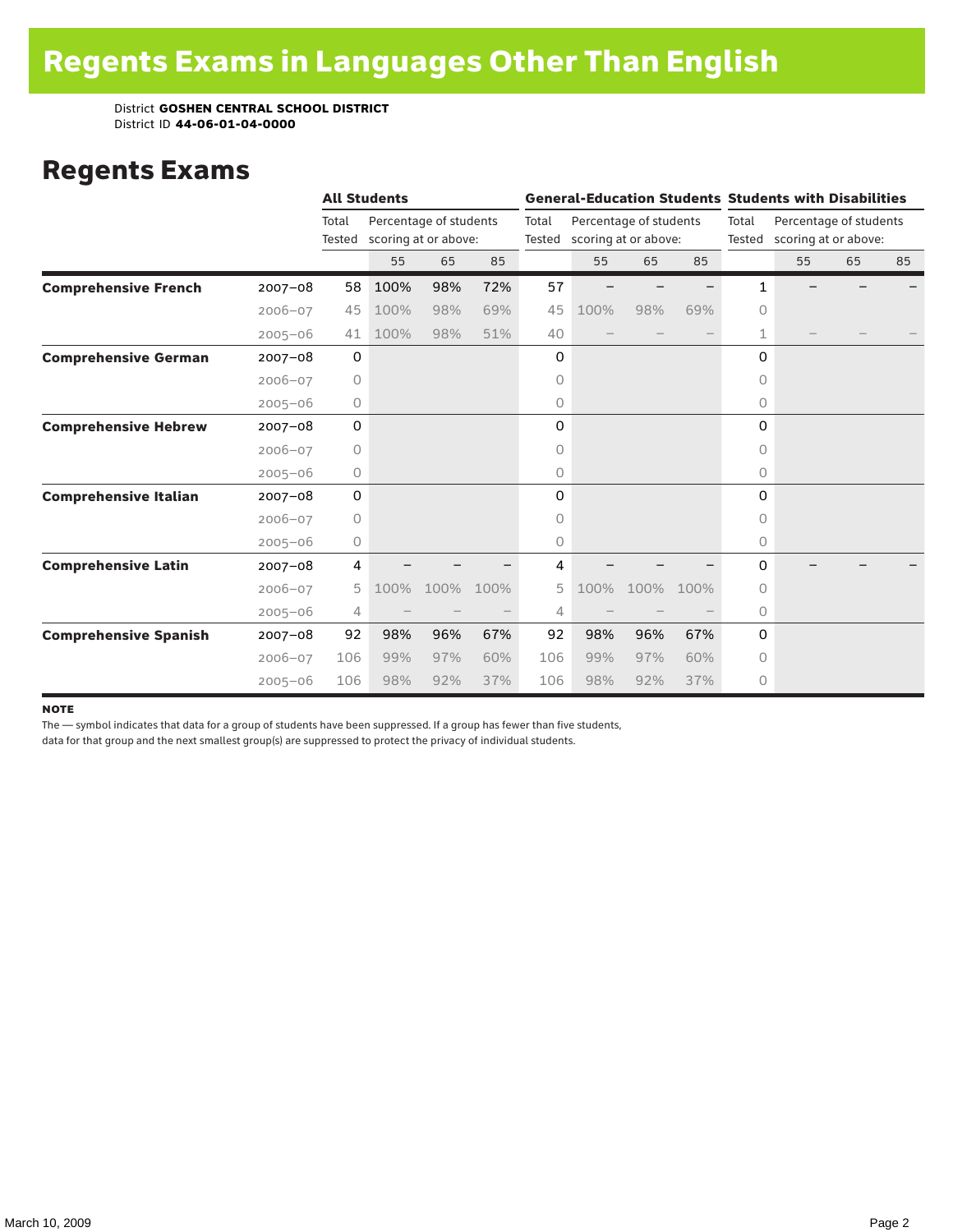# Regents Competency Tests

|                       |             | <b>All Students</b> |                  |                     | <b>General-Education Students Students with Disabilities</b> |                     |                  |
|-----------------------|-------------|---------------------|------------------|---------------------|--------------------------------------------------------------|---------------------|------------------|
|                       |             | <b>Total Tested</b> | Percent Passing: | <b>Total Tested</b> | Percent Passing:                                             | <b>Total Tested</b> | Percent Passing: |
| <b>Mathematics</b>    | $2007 - 08$ | 22                  | 41%              | 0                   |                                                              | 22                  | 41%              |
|                       | $2006 - 07$ | 15                  | 73%              | 0                   |                                                              | 15                  | 73%              |
|                       | $2005 - 06$ | 30                  | 63%              | 1                   |                                                              | 29                  |                  |
| <b>Science</b>        | $2007 - 08$ | 8                   | 63%              | 0                   |                                                              | 8                   | 63%              |
|                       | $2006 - 07$ | 5                   | 80%              | 0                   |                                                              | 5                   | 80%              |
|                       | $2005 - 06$ | 16                  | 50%              | 2                   |                                                              | 14                  |                  |
| <b>Reading</b>        | $2007 - 08$ | 5                   | 60%              | 0                   |                                                              | 5                   | 60%              |
|                       | $2006 - 07$ | 10                  | 80%              | 0                   |                                                              | 10                  | 80%              |
|                       | $2005 - 06$ | 16                  | 44%              | 0                   |                                                              | 16                  | 44%              |
| <b>Writing</b>        | $2007 - 08$ | 16                  | 88%              | 0                   |                                                              | 16                  | 88%              |
|                       | $2006 - 07$ | 8                   | 75%              | 0                   |                                                              | 8                   | 75%              |
|                       | $2005 - 06$ | 6                   | 50%              | 0                   |                                                              | 6                   | 50%              |
| <b>Global Studies</b> | $2007 - 08$ | 23                  | 22%              | 1                   |                                                              | 22                  |                  |
|                       | $2006 - 07$ | 19                  | 32%              | 1                   |                                                              | 18                  |                  |
|                       | $2005 - 06$ | 20                  | 20%              | 0                   |                                                              | 20                  | 20%              |
| <b>U.S. History</b>   | 2007-08     | 6                   | 17%              | 0                   |                                                              | 6                   | 17%              |
| and Government        | $2006 - 07$ | 5                   | 40%              | $\bigcap$           |                                                              | 5                   | 40%              |
|                       | $2005 - 06$ | 6                   | 17%              | 1                   |                                                              | 5                   |                  |

#### **NOTE**

The — symbol indicates that data for a group of students have been suppressed. If a group has fewer than five students,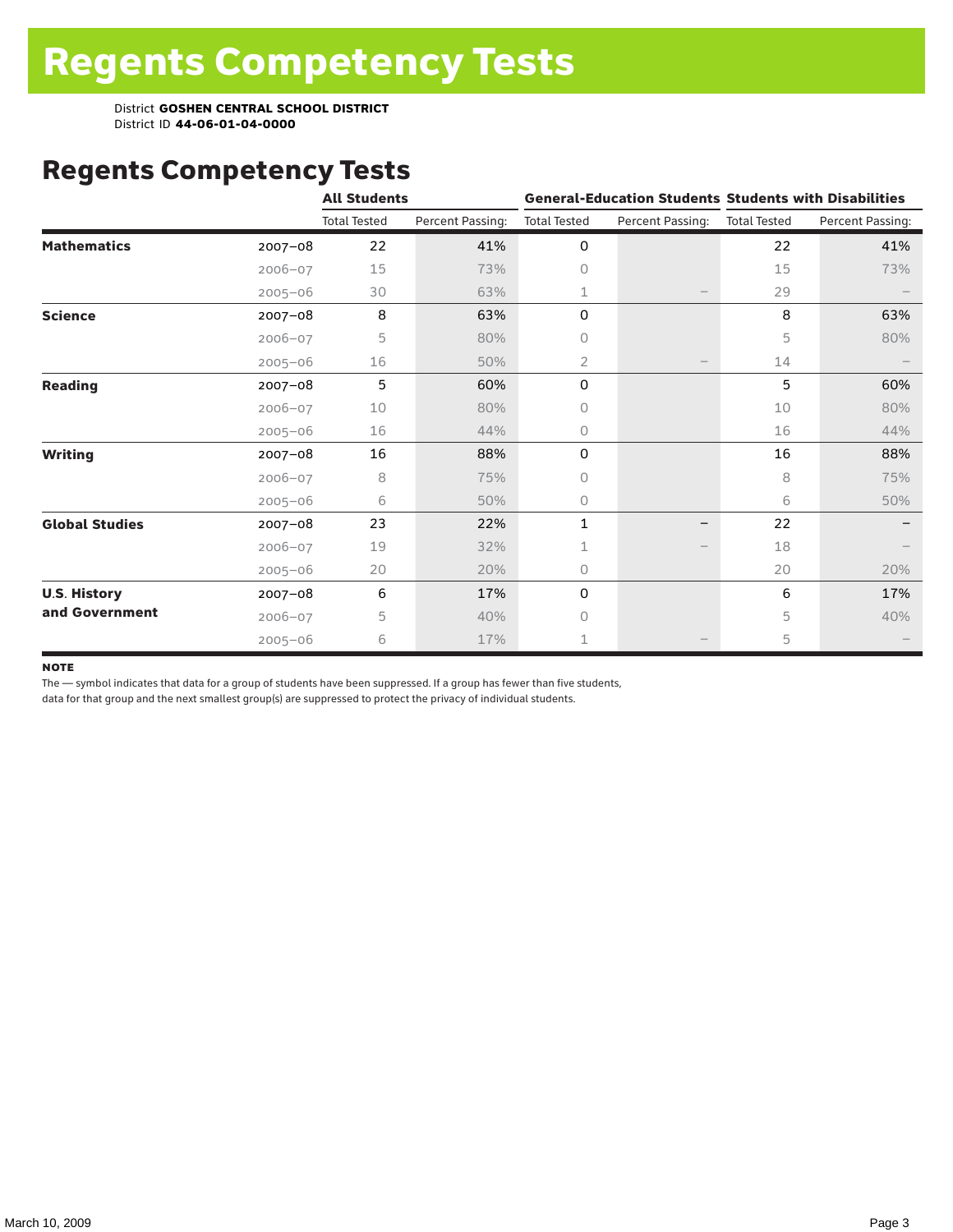### Second Language Proficiency Examinations

|                |             | <b>All Students</b> |                  |                     |                  | <b>General-Education Students Students with Disabilities</b> |                  |  |
|----------------|-------------|---------------------|------------------|---------------------|------------------|--------------------------------------------------------------|------------------|--|
|                |             | <b>Total Tested</b> | Percent Passing: | <b>Total Tested</b> | Percent Passing: | <b>Total Tested</b>                                          | Percent Passing: |  |
| <b>French</b>  | $2007 - 08$ | 92                  | 91%              | 92                  | 91%              | 0                                                            |                  |  |
|                | $2006 - 07$ | 91                  | 95%              | 91                  | 95%              | $\Omega$                                                     |                  |  |
|                | $2005 - 06$ | 89                  | 94%              | 87                  |                  | 2                                                            |                  |  |
| German         | $2007 - 08$ | $\mathbf 0$         |                  | 0                   |                  | 0                                                            |                  |  |
|                | $2006 - 07$ | 0                   |                  | 0                   |                  | 0                                                            |                  |  |
|                | $2005 - 06$ | 0                   |                  | 0                   |                  | $\circ$                                                      |                  |  |
| <b>Italian</b> | $2007 - 08$ | 0                   |                  | 0                   |                  | 0                                                            |                  |  |
|                | $2006 - 07$ | 0                   |                  | 0                   |                  | $\circ$                                                      |                  |  |
|                | $2005 - 06$ | 0                   |                  | 0                   |                  | $\circ$                                                      |                  |  |
| Latin          | $2007 - 08$ | 0                   |                  | 0                   |                  | 0                                                            |                  |  |
|                | $2006 - 07$ | 0                   |                  | 0                   |                  | 0                                                            |                  |  |
|                | $2005 - 06$ | O                   |                  | 0                   |                  | $\circ$                                                      |                  |  |
| <b>Spanish</b> | $2007 - 08$ | 136                 | 91%              | 136                 | 91%              | $\mathbf 0$                                                  |                  |  |
|                | $2006 - 07$ | 128                 | 99%              | 124                 |                  | 4                                                            |                  |  |
|                | $2005 - 06$ | 120                 | 98%              | 117                 |                  | 3                                                            |                  |  |

#### **NOTE**

The — symbol indicates that data for a group of students have been suppressed. If a group has fewer than five students,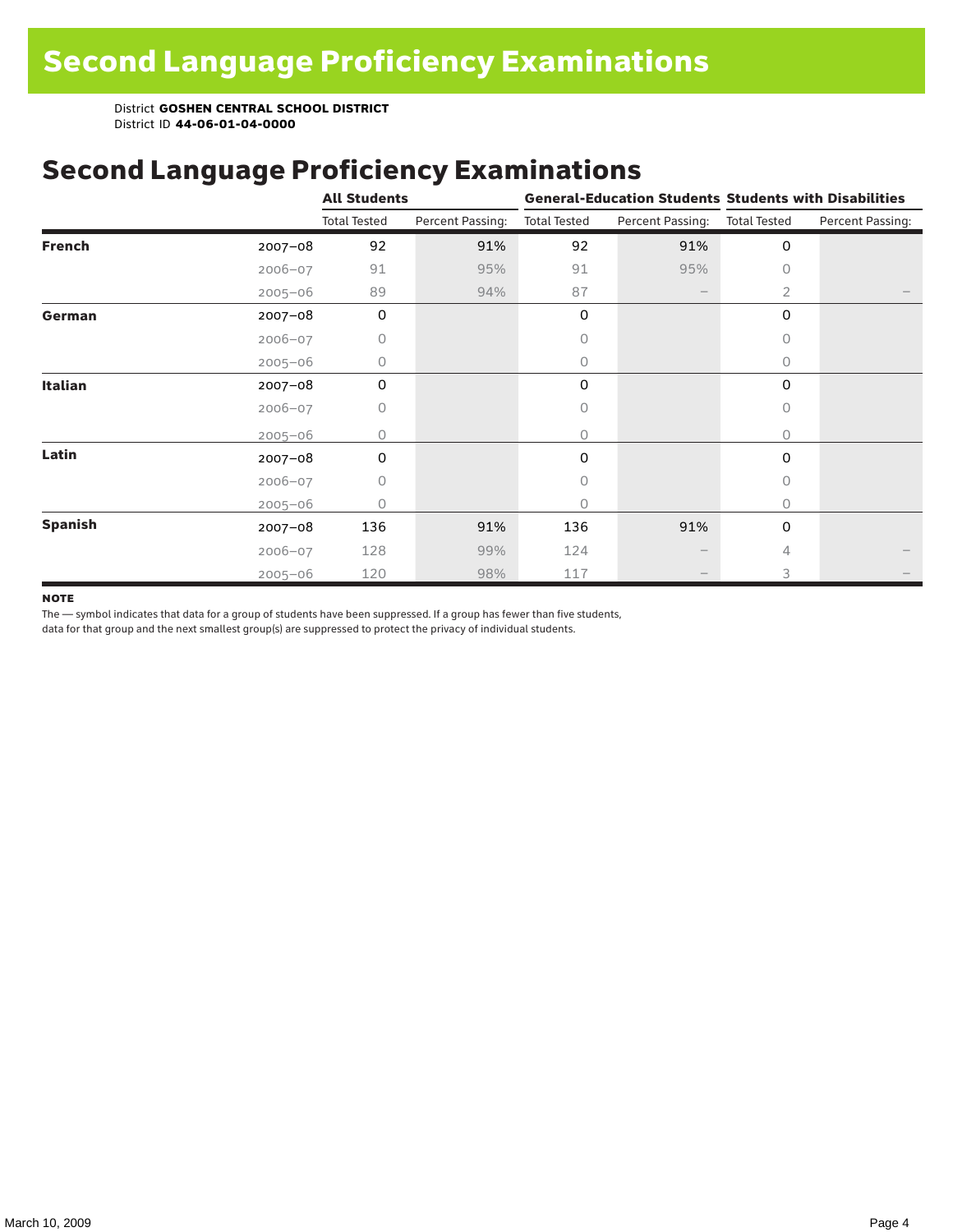#### New York State English as a Second Language Achievement Test (NYSESLAT)

|                  |             |                | <b>All Students</b>               |                     |                             |       |                | <b>General-Education Students</b> |                             |     |                          | <b>Students with Disabilities</b> |  |                                   |  |       |
|------------------|-------------|----------------|-----------------------------------|---------------------|-----------------------------|-------|----------------|-----------------------------------|-----------------------------|-----|--------------------------|-----------------------------------|--|-----------------------------------|--|-------|
|                  |             | Total          |                                   |                     | Percent of students scoring |       | Total          |                                   | Percent of students scoring |     |                          | Total                             |  | Percent of students scoring       |  |       |
|                  |             |                | Tested in each performance level: |                     |                             |       |                | Tested in each performance level: |                             |     |                          |                                   |  | Tested in each performance level: |  |       |
|                  |             |                |                                   | Begin. Interm. Adv. |                             | Prof. |                |                                   | Begin. Interm. Adv.         |     | Prof.                    |                                   |  | Begin. Interm. Adv.               |  | Prof. |
| <b>Listening</b> | $2007 - 08$ | 27             | 0%                                | 7%                  | 48%                         | 44%   | 23             |                                   |                             |     |                          | 4                                 |  |                                   |  |       |
| and Speaking     | $2006 - 07$ | 24             | 13%                               | 54%                 | 33%                         | 0%    | 22             |                                   |                             |     |                          | $\overline{2}$                    |  |                                   |  |       |
| $(Grades K-1)$   | $2005 - 06$ | 30             | 7%                                | 27%                 | 60%                         | 7%    | 29             |                                   |                             |     |                          | 1                                 |  |                                   |  |       |
| <b>Reading</b>   | $2007 - 08$ | 27             | 30%                               | 52%                 | 15%                         | 4%    | 23             |                                   |                             |     | -                        | 4                                 |  |                                   |  |       |
| and Writing      | $2006 - 07$ | 24             | 33%                               | 21%                 | 42%                         | 4%    | 22             |                                   |                             |     |                          | $\overline{2}$                    |  |                                   |  |       |
| $(Grades K-1)$   | $2005 - 06$ | 30             | 40%                               | 33%                 | 13%                         | 13%   | 29             |                                   |                             |     | $\qquad \qquad -$        | 1                                 |  |                                   |  |       |
| <b>Listening</b> | $2007 - 08$ | 35             | 0%                                | 3%                  | 37%                         | 60%   | 33             |                                   |                             |     |                          | 2                                 |  |                                   |  |       |
| and Speaking     | $2006 - 07$ | 30             | 7%                                | 13%                 | 43%                         | 37%   | 27             |                                   |                             |     |                          | 3                                 |  |                                   |  |       |
| (Grades $2-4$ )  | $2005 - 06$ | 17             | 6%                                | 0%                  | 59%                         | 35%   | 16             |                                   |                             |     |                          | 1                                 |  |                                   |  |       |
| <b>Reading</b>   | $2007 - 08$ | 35             | 3%                                | 20%                 | 46%                         | 31%   | 33             |                                   |                             |     | $\overline{\phantom{0}}$ | 2                                 |  |                                   |  |       |
| and Writing      | $2006 - 07$ | 30             | 17%                               | 23%                 | 33%                         | 27%   | 27             |                                   |                             |     |                          | 3                                 |  |                                   |  |       |
| (Grades $2-4$ )  | $2005 - 06$ | 17             | 12%                               | 6%                  | 59%                         | 24%   | 16             |                                   |                             |     | $\overline{\phantom{0}}$ | 1                                 |  |                                   |  |       |
| <b>Listening</b> | $2007 - 08$ | 11             | 18%                               | 9%                  | 55%                         | 18%   | 10             |                                   |                             |     | —                        | 1                                 |  |                                   |  |       |
| and Speaking     | $2006 - 07$ | $\overline{7}$ | 0%                                | 14%                 | 71%                         | 14%   | 6              |                                   |                             |     |                          | 1                                 |  |                                   |  |       |
| $(Grades 5-6)$   | $2005 - 06$ | 12             | 0%                                | 25%                 | 42%                         | 33%   | 11             |                                   |                             |     | $\qquad \qquad -$        | 1                                 |  |                                   |  |       |
| Reading          | $2007 - 08$ | 11             | 27%                               | 0%                  | 64%                         | 9%    | 10             |                                   |                             |     | $\overline{\phantom{0}}$ | 1                                 |  |                                   |  |       |
| and Writing      | $2006 - 07$ | $\overline{1}$ | 0%                                | 57%                 | 29%                         | 14%   | 6              |                                   |                             |     | $\qquad \qquad -$        | 1                                 |  |                                   |  |       |
| $(Grades 5-6)$   | $2005 - 06$ | 12             | 0%                                | 33%                 | 50%                         | 17%   | 11             |                                   |                             |     |                          | 1                                 |  |                                   |  |       |
| Listening        | $2007 - 08$ | 13             | 0%                                | 0%                  | 46%                         | 54%   | 12             |                                   |                             |     | -                        | 1                                 |  |                                   |  |       |
| and Speaking     | $2006 - 07$ | 9              | 11%                               | 33%                 | 22%                         | 33%   | 8              |                                   |                             |     |                          | 1                                 |  |                                   |  |       |
| (Grades $7-8$ )  | $2005 - 06$ | $\overline{2}$ | $\qquad \qquad$                   |                     |                             |       | $\overline{2}$ |                                   |                             |     |                          | 0                                 |  |                                   |  |       |
| <b>Reading</b>   | $2007 - 08$ | 13             | 8%                                | 54%                 | 15%                         | 23%   | 12             |                                   |                             |     | $\overline{\phantom{0}}$ | 1                                 |  |                                   |  |       |
| and Writing      | $2006 - 07$ | 9              | 22%                               | 56%                 | 22%                         | 0%    | 8              |                                   |                             |     |                          | 1                                 |  |                                   |  |       |
| (Grades $7-8$ )  | $2005 - 06$ | 2              |                                   |                     |                             |       | $\overline{2}$ |                                   |                             |     |                          | 0                                 |  |                                   |  |       |
| Listening        | $2007 - 08$ | 9              | 44%                               | 22%                 | 11%                         | 22%   | 9              | 44%                               | 22%                         | 11% | 22%                      | 0                                 |  |                                   |  |       |
| and Speaking     | $2006 - 07$ | 2              |                                   |                     |                             |       | $\overline{2}$ |                                   |                             |     |                          | 0                                 |  |                                   |  |       |
| $(Grades g-12)$  | $2005 - 06$ | 4              |                                   |                     |                             |       | 4              |                                   |                             |     |                          | 0                                 |  |                                   |  |       |
| <b>Reading</b>   | $2007 - 08$ | 9              | 56%                               | 22%                 | 11%                         | 11%   | 9              | 56%                               | 22%                         | 11% | 11%                      | 0                                 |  |                                   |  |       |
| and Writing      | $2006 - 07$ | 2              |                                   |                     |                             |       | $\overline{c}$ |                                   |                             |     |                          | $\circ$                           |  |                                   |  |       |
| $(Grades g-12)$  | $2005 - 06$ | 4              |                                   |                     |                             |       | 4              |                                   |                             |     |                          | 0                                 |  |                                   |  |       |

#### **NOTE**

The — symbol indicates that data for a group of students have been suppressed. If a group has fewer than five students,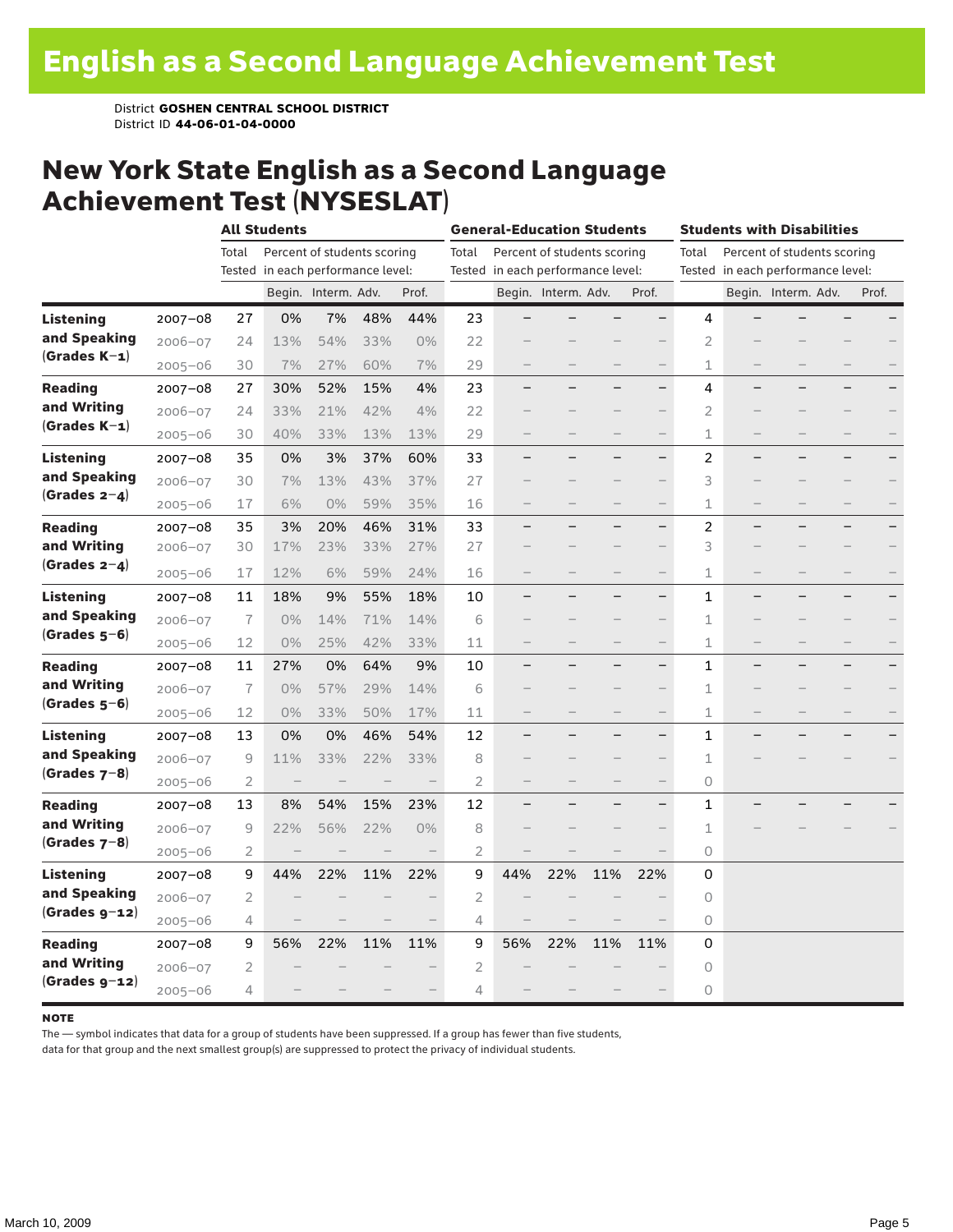### Elementary/Middle-Level Social Studies 2007–08

|                            | <b>All Students</b> |                                                    |     |     |     | <b>General-Education Students</b> |                                                    |     |     |     | <b>Students with Disabilities</b>                           |    |     |     |                |
|----------------------------|---------------------|----------------------------------------------------|-----|-----|-----|-----------------------------------|----------------------------------------------------|-----|-----|-----|-------------------------------------------------------------|----|-----|-----|----------------|
|                            | Total               | Percentage of students<br>Tested scoring at level: |     |     |     | Total                             | Percentage of students<br>Tested scoring at level: |     |     |     | Percentage of students<br>Total<br>Tested scoring at level: |    |     |     |                |
|                            |                     |                                                    |     | 3   | 4   |                                   |                                                    |     |     |     |                                                             |    |     |     | $\overline{4}$ |
| <b>Elementary</b><br>Level | 208                 | 1%                                                 | 5%  | 55% | 38% | 191                               | 1%                                                 | 5%  | 53% | 41% | 17                                                          | 6% | 12% | 76% | 6%             |
| <b>Middle Level</b>        | 255                 | 2%                                                 | 24% | 51% | 24% | 237                               | 2%                                                 | 21% | 52% | 25% | 18                                                          | 6% | 61% | 33% | 0%             |

#### 2004 Total Cohort Performance on Regents Exams After Four Years

|                                        |                               | <b>All Students</b>                                |     |     |                        | <b>General-Education Students</b>  |     |              | <b>Students with Disabilities</b> |    |                                                                |     |              |  |  |
|----------------------------------------|-------------------------------|----------------------------------------------------|-----|-----|------------------------|------------------------------------|-----|--------------|-----------------------------------|----|----------------------------------------------------------------|-----|--------------|--|--|
|                                        | Cohort<br>$=$<br>$\circ$<br>面 | Percentage of<br>students scoring:<br>65-84 85-100 |     |     | Cohort<br>Ξ<br>ò,<br>모 | Percentage of<br>students scoring: |     |              |                                   |    | Cohort<br>$=$<br>Percentage of<br>Ò,<br>문<br>students scoring: |     |              |  |  |
|                                        |                               | $55 - 64$                                          |     |     |                        | $55 - 64$                          |     | 65-84 85-100 |                                   |    | $55 - 64$                                                      |     | 65-84 85-100 |  |  |
| <b>Global History</b><br>and Geography | 227                           | 8%                                                 | 47% | 26% | 200                    | 6%                                 | 52% | 29%          |                                   | 27 | 26%                                                            | 15% | 4%           |  |  |
| <b>U.S. History</b><br>and Government  | 227                           | 4%                                                 | 29% | 48% | 200                    | 3%                                 | 29% | 53%          |                                   | 27 | 19%                                                            | 30% | 11%          |  |  |
| <b>Science</b>                         | 227                           | 5%                                                 | 53% | 29% | 200                    | 4%                                 | 54% | 33%          |                                   | 27 | 15%                                                            | 48% | 0%           |  |  |

# New York State Alternate Assessments (NYSAA) 2007–08

|                         |       | AIL SLUUCIILS              |   |   |   |
|-------------------------|-------|----------------------------|---|---|---|
|                         | Total | Number of students scoring |   |   |   |
|                         |       | Tested at Level:           |   |   |   |
|                         |       | 1                          | 2 | 3 | 4 |
| <b>Elementary Level</b> |       |                            |   |   |   |
| <b>Social Studies</b>   | 6     | 1                          | 2 | 2 |   |
| <b>Middle Level</b>     |       |                            |   |   |   |
| <b>Social Studies</b>   | 4     |                            |   |   |   |
| <b>Secondary Level</b>  |       |                            |   |   |   |
| English Language Arts   | 1     |                            |   |   |   |
| <b>Mathematics</b>      | 1     |                            |   |   |   |
| Social Studies          | 1     |                            |   |   |   |
| Science                 | 1     |                            |   |   |   |

All C<sub>tude</sub>

The New York State Alternate Assessment (NYSAA) is for students with severe cognitive disabilities. Results for students taking the NYSAA in English language arts, mathematics, and science at the elementary and middle levels are available in the *Accountability and Overview Report* part of *The New York State Report Card*.

The — symbol indicates that data for a group of students have been suppressed. If a group has fewer than five students, data for that group and the next smallest group(s) are suppressed to protect the privacy of individual students.

**NOTE**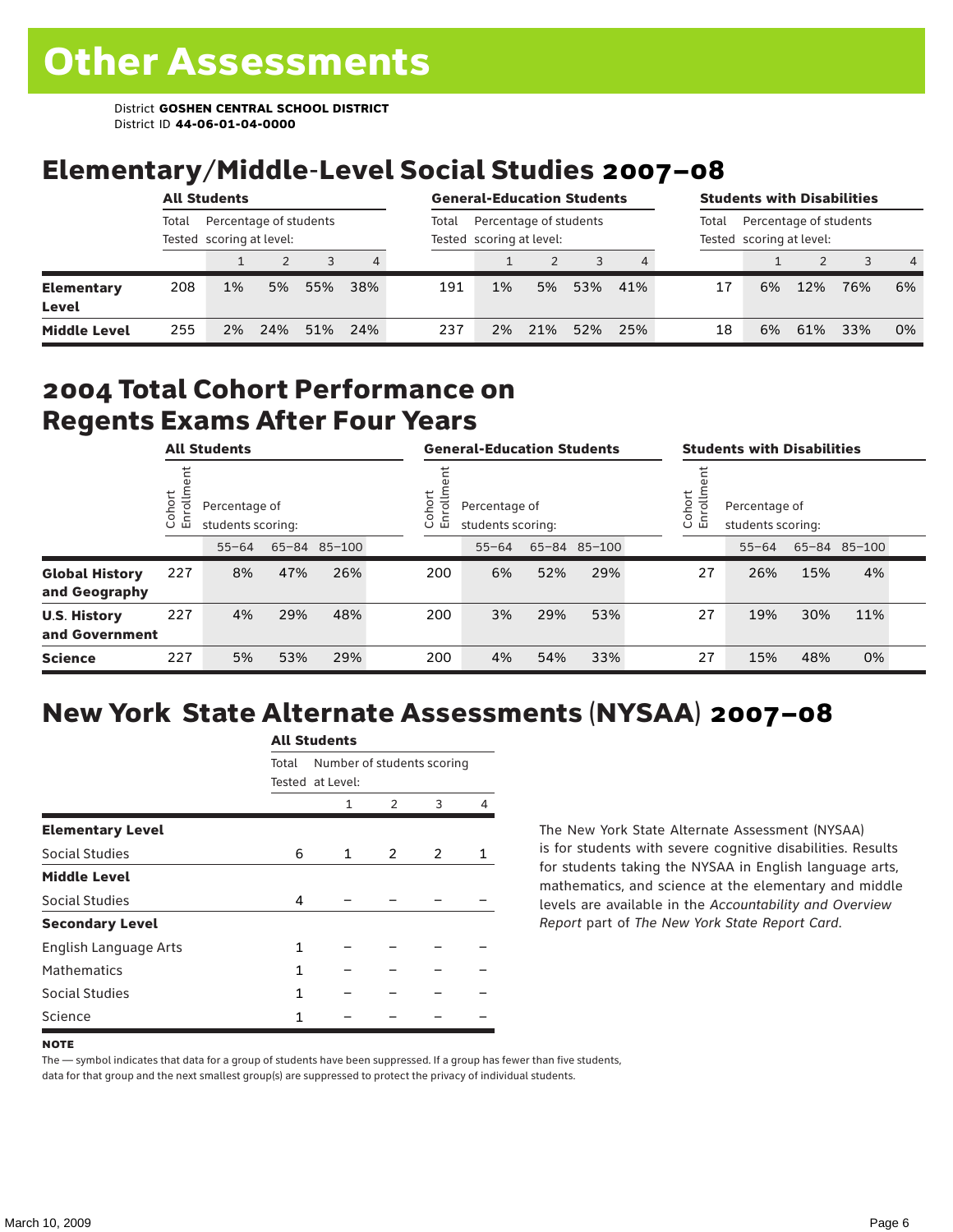# High School Completers

|                                    |             | <b>All Students</b>   |                            |                       | <b>General-Education Students</b> | <b>Students with Disabilities</b> |                            |
|------------------------------------|-------------|-----------------------|----------------------------|-----------------------|-----------------------------------|-----------------------------------|----------------------------|
|                                    |             | Number<br>of Students | Percentage<br>of Graduates | Number<br>of Students | Percentage<br>of Graduates        | Number<br>of Students             | Percentage<br>of Graduates |
| <b>Total Graduates</b>             | $2007 - 08$ | 208                   |                            | 193                   |                                   | 15                                |                            |
|                                    | $2006 - 07$ | 229                   |                            | 217                   |                                   | 12                                |                            |
|                                    | $2005 - 06$ | 209                   |                            | 203                   |                                   | 6                                 |                            |
| <b>Receiving a Regents Diploma</b> | $2007 - 08$ | 168                   | 81%                        | 163                   | 84%                               | 5                                 | 33%                        |
|                                    | $2006 - 07$ | 198                   | 86%                        | 195                   | 90%                               | 3                                 | 25%                        |
|                                    | $2005 - 06$ | 180                   | 86%                        | 177                   | 87%                               | 3                                 | 50%                        |
| <b>Receiving a Regents Diploma</b> | $2007 - 08$ | 77                    | 37%                        | 77                    | 40%                               | 0                                 |                            |
| with Advanced Designation          | $2006 - 07$ | 82                    | 36%                        | 82                    | 38%                               | 0                                 |                            |
|                                    | $2005 - 06$ | 51                    | 24%                        | 51                    | 25%                               | 0                                 |                            |
| <b>Receiving an</b>                | $2007 - 08$ | 0                     |                            | 0                     |                                   | 0                                 |                            |
| <b>Individualized Education</b>    | $2006 - 07$ | 5                     | N/A                        | 0                     |                                   | 5                                 | N/A                        |
| Program (IEP) Diploma              | $2005 - 06$ | 0                     |                            | 0                     |                                   | 0                                 |                            |

NOTE Students receiving Regents diplomas and Regents diplomas with advanced designation are considered graduates; recipients of IEP diplomas are not.

# High School Noncompleters

|                              |             | <b>All Students</b>   |                           |                       | <b>General-Education Students</b> | <b>Students with Disabilities</b> |                           |
|------------------------------|-------------|-----------------------|---------------------------|-----------------------|-----------------------------------|-----------------------------------|---------------------------|
|                              |             | Number<br>of Students | Percentage<br>of Students | Number<br>of Students | Percentage<br>of Students         | Number<br>of Students             | Percentage<br>of Students |
| <b>Dropped Out</b>           | $2007 - 08$ | 8                     | 1%                        | 4                     | 0%                                | 4                                 | 2%                        |
|                              | $2006 - 07$ | 15                    | $1\%$                     | 9                     | $1\%$                             | 6                                 | 3%                        |
|                              | $2005 - 06$ | 20                    | 2%                        | 16                    | 2%                                | 4                                 | 3%                        |
| <b>Entered Approved High</b> | $2007 - 08$ | 6                     | 0%                        | 6                     | 1%                                | 0                                 |                           |
| <b>School Equivalency</b>    | $2006 - 07$ | 5                     | $0\%$                     | 4                     | $0\%$                             | Ŧ.                                | $1\%$                     |
| <b>Preparation Program</b>   | $2005 - 06$ | 3                     | $0\%$                     | 3                     | $0\%$                             | 0                                 |                           |
| <b>Total Noncompleters</b>   | $2007 - 08$ | 14                    | 1%                        | 10                    | 1%                                | 4                                 | 2%                        |
|                              | $2006 - 07$ | 20                    | 2%                        | 13                    | $1\%$                             | $\overline{\phantom{a}}$          | 4%                        |
|                              | $2005 - 06$ | 23                    | 2%                        | 19                    | 2%                                | 4                                 | 3%                        |

## Post-secondary Plans of 2007–08 Graduates

|                                | <b>All Students</b>   |                           |                       | <b>General-Education Students</b> | <b>Students with Disabilities</b> |                           |  |
|--------------------------------|-----------------------|---------------------------|-----------------------|-----------------------------------|-----------------------------------|---------------------------|--|
|                                | Number<br>of Students | Percentage<br>of Students | Number<br>of Students | Percentage<br>of Students         | Number<br>of Students             | Percentage<br>of Students |  |
| To 4-year College              | 103                   | 50%                       | 100                   | 52%                               | 3                                 | 20%                       |  |
| To 2-year College              | 72                    | 35%                       | 62                    | 32%                               | 10                                | 67%                       |  |
| <b>To Other Post-secondary</b> |                       | 0%                        |                       | 1%                                | 0                                 |                           |  |
| <b>To the Military</b>         |                       | 1%                        |                       | 1%                                | 0                                 |                           |  |
| <b>To Employment</b>           | 12                    | 6%                        | 11                    | 6%                                |                                   | 7%                        |  |
| <b>To Adult Services</b>       | 0                     |                           | 0                     |                                   | 0                                 |                           |  |
| <b>To Other Known Plans</b>    | 0                     |                           | 0                     |                                   | 0                                 |                           |  |
| <b>Plan Unknown</b>            | 18                    | 9%                        | 17                    | 9%                                |                                   | 7%                        |  |